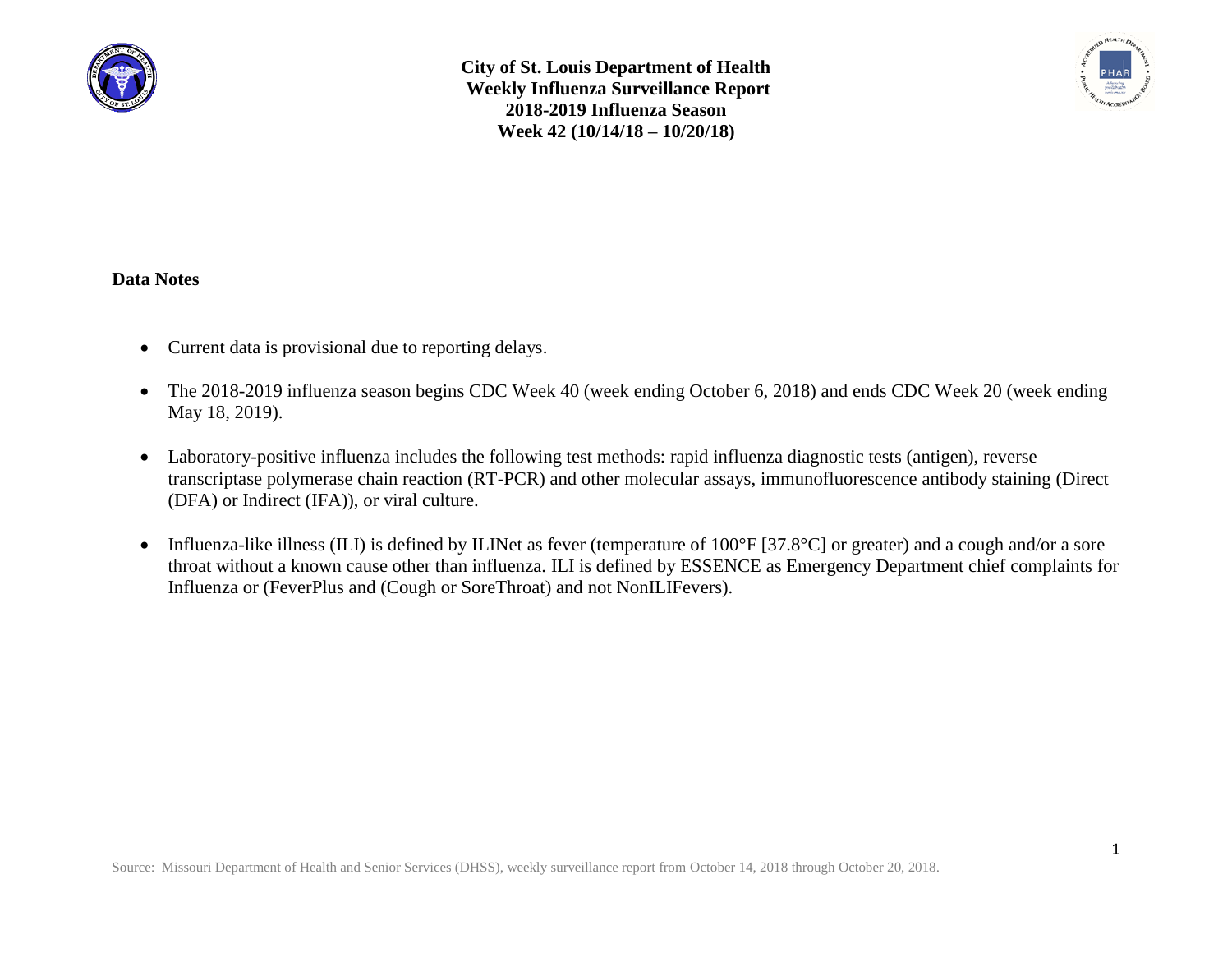

**City of St. Louis Department of Health Weekly Influenza Surveillance Report 2018-2019 Influenza Season Week 42 (10/14/18 – 10/20/18)**



There have been five cases of influenza reported in the city since September 30, 2018. The following graphs compare the 2017-2018 influenza season to the 2018-2019 influenza season along with the previous four seasons.



## **Figure 1: Number of Laboratory Confirmed Influenza Cases by Week**

**Table 1: Number of laboratory positive Influenza Cases by Influenza Type**

| <b>Influenza Type</b>      | Week 40 | Week 41 | Week 42 | 2018-2019*<br><b>Season-to-Date</b> | Percentage |
|----------------------------|---------|---------|---------|-------------------------------------|------------|
| Influenza A                | 0       | 1       | 2       | 3                                   | 60%        |
| Influenza B                | 0       | 2       | 0       |                                     | 40%        |
| Influenza unkown / Untyped | 0       | 0       | 0       | 0                                   | 0%         |
| <b>Total</b>               | 0       | 3       |         |                                     | 100%       |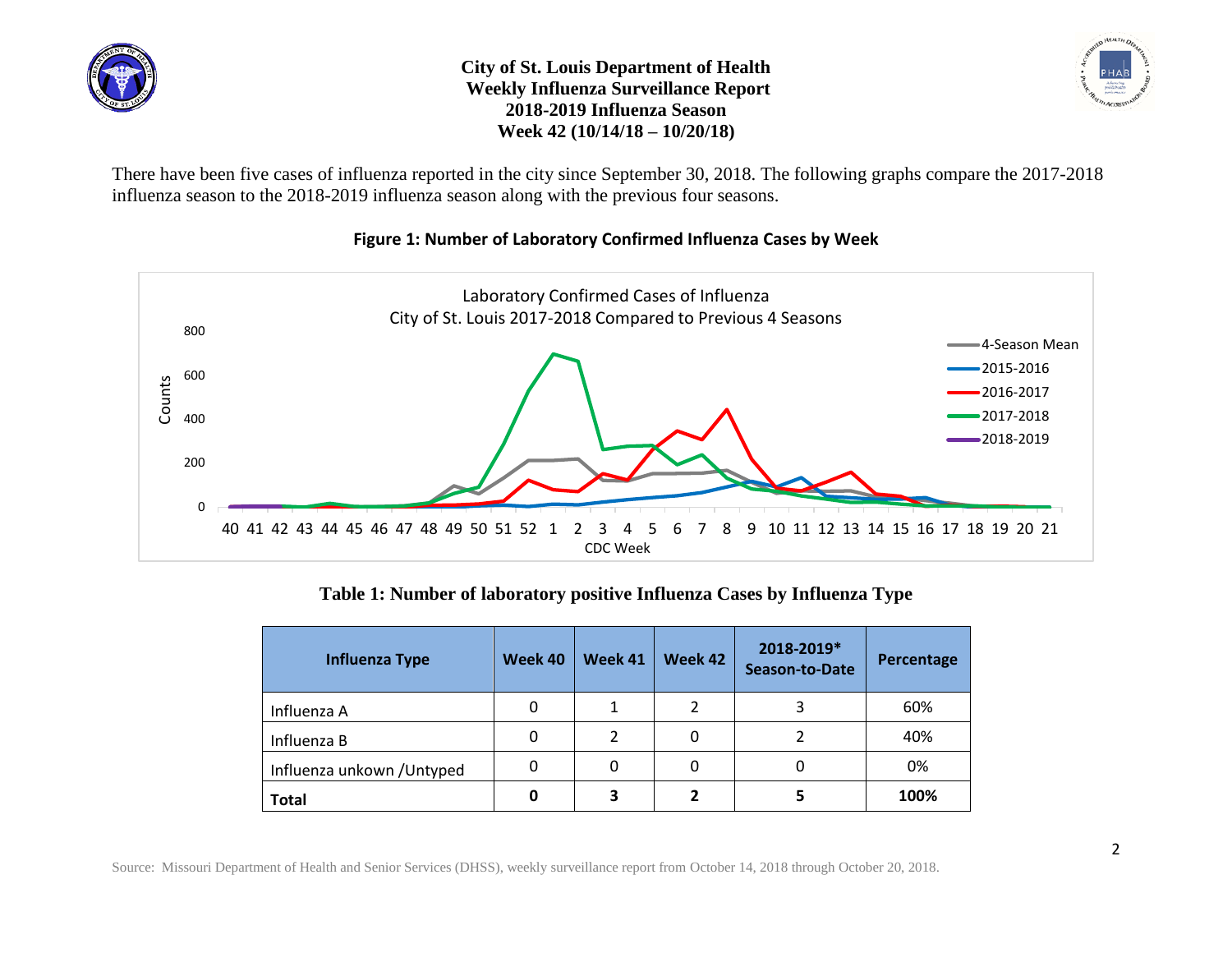





**Table 2: Number of Laboratory Confirmed Influenza Cases by Age Group**

| <b>Age Group</b> | Week 40 | Week 41 | Week 42 | 2018-2019*<br><b>Season-to-Date</b> |
|------------------|---------|---------|---------|-------------------------------------|
| 0 to 4 years     |         |         |         |                                     |
| 5 to 14 years    |         |         |         |                                     |
| 15 to 24 years   |         |         |         |                                     |
| 25 to 49 years   |         | 2       |         |                                     |
| 50 to 64 years   |         |         |         |                                     |
| 65+ years        |         |         | າ       |                                     |
| <b>Total</b>     |         |         |         |                                     |

**Figure 2: Percent of Emergency Department (ED) Visits for Influenza like Illness (ILI) In Essence** 



Source: Missouri Department of Health and Senior Services (DHSS), weekly surveillance report from October 14, 2018 through October 20, 2018.